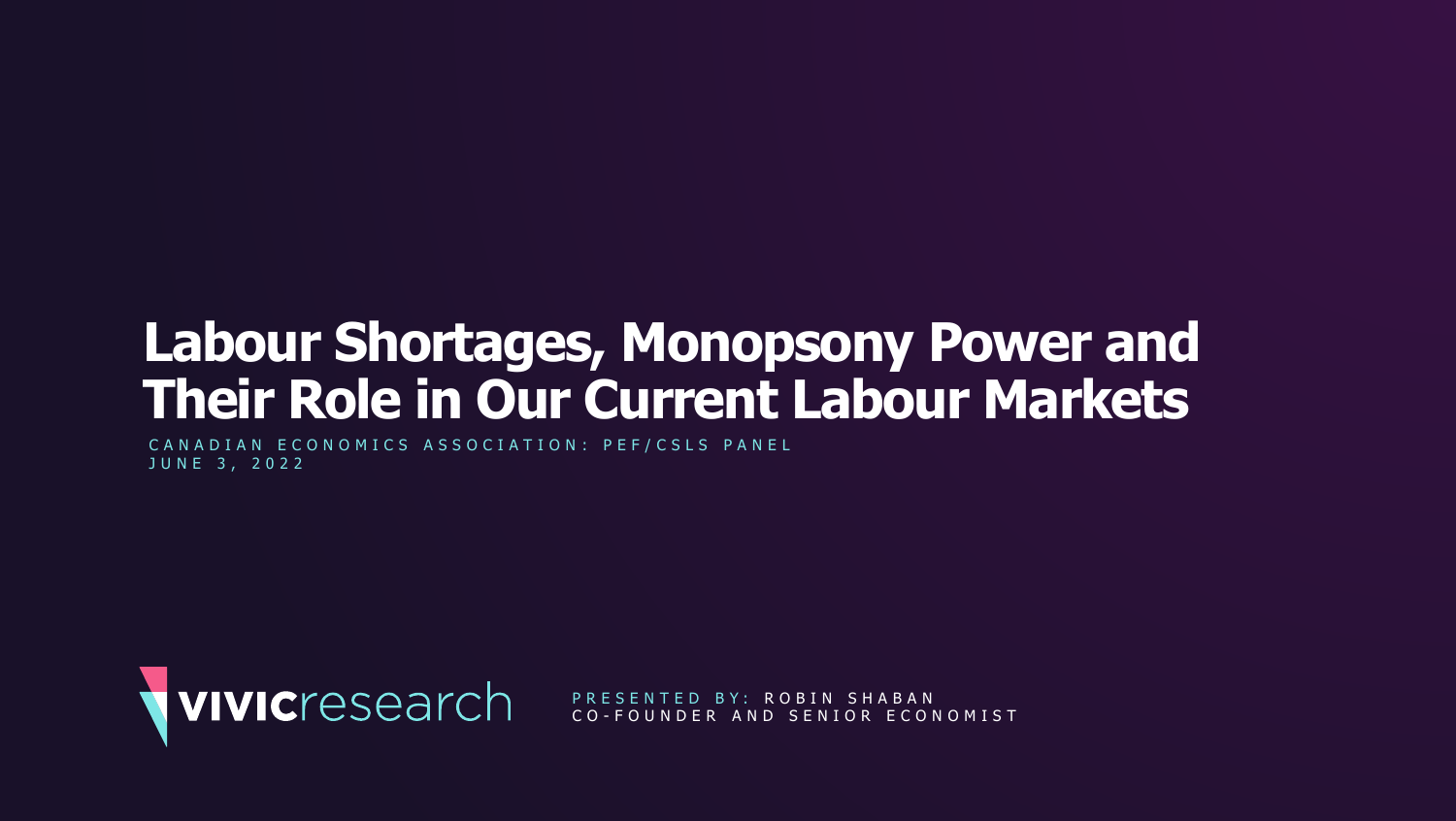INTRODUCTION

**Firm market power in labour markets (monopsony)** 

Perspective: labour market monopsony as a dimension of labour markets and labour shortage

Building on conversations in the competition law and policy space. • Increased awareness of competition issues in labour markets. • [OECD research](https://www.oecd.org/daf/competition/competition-concerns-in-labour-markets.htm#:~:text=In%20June%202019%2C%20the%20OECD,effects%20on%20workers%20and%20consumers.) (2020) on competition policy and labour markets. • Eric Posner's (2021) ["How Antitrust Failed Workers"](https://www.law.uchicago.edu/news/eric-posners-book-how-antitrust-failed-workers-reviewed-boston-review). • In Canada, recent (April 2022) Western Law Economics Research Group event [Labour Markets and the Competition Act](http://www.events.westernu.ca/events/law/2022-04/labour-markets-webinar.html). • Core concern – efficient operation of markets. • Broadening perspectives to include other objectives, like economic fairness and distribution of income/wealth and

- -
	-
	-
- - economic power.

In theory, the exercise of monopsony power leads to: • lower wages/compensation (lower quality of work relative to a

- worker's wages),
- exit from labour market, and
- deadweight loss in the market.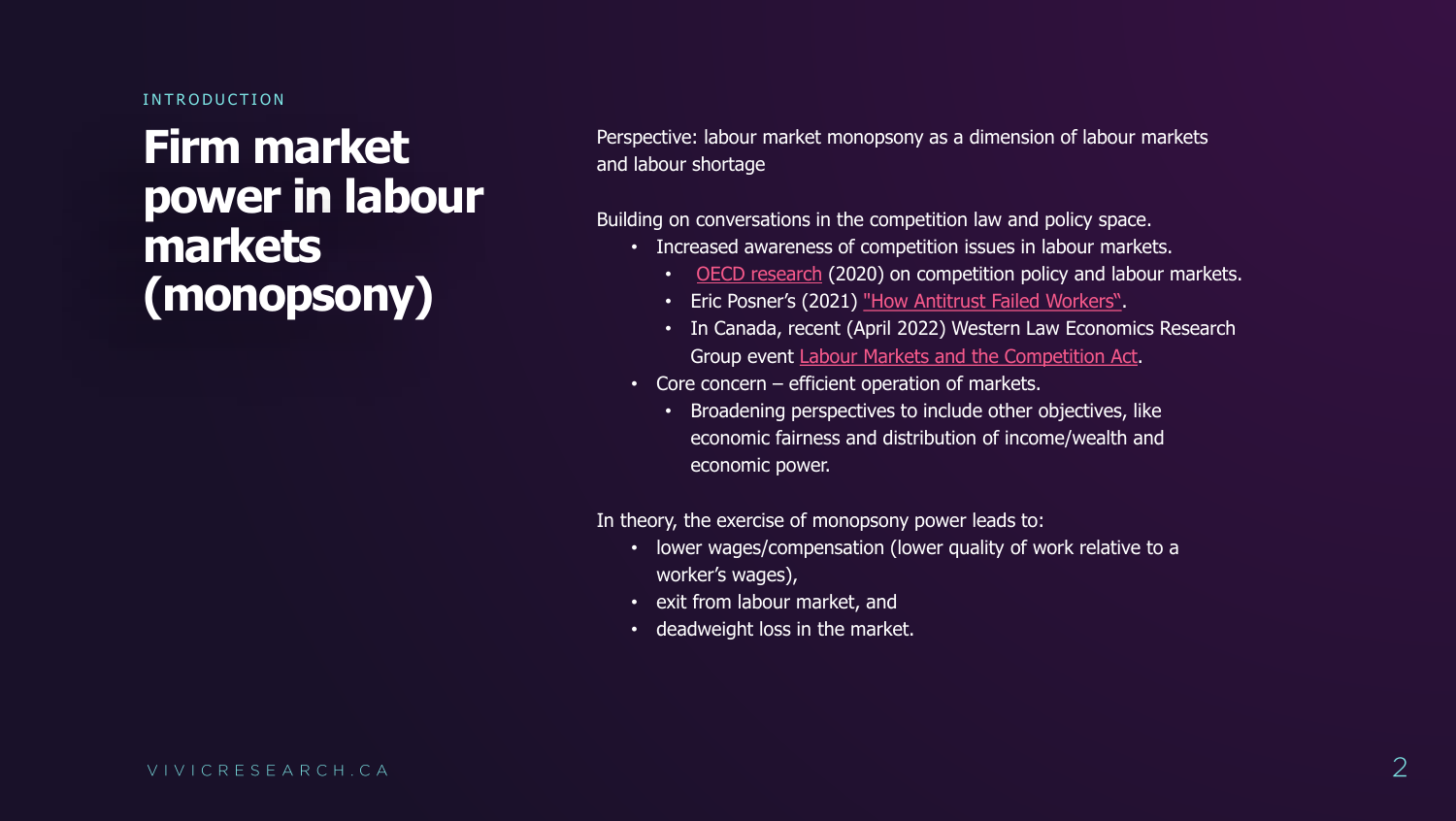### THE CURRENT STATE

### **Is monopsony driving the labour shortage?**

If monopsony were a core driver of our current shortage, we would expect to see low participation rates as workers exit labour markets.

Participation rates for working -age people have peaked.

This trend may not hold for other demographics.

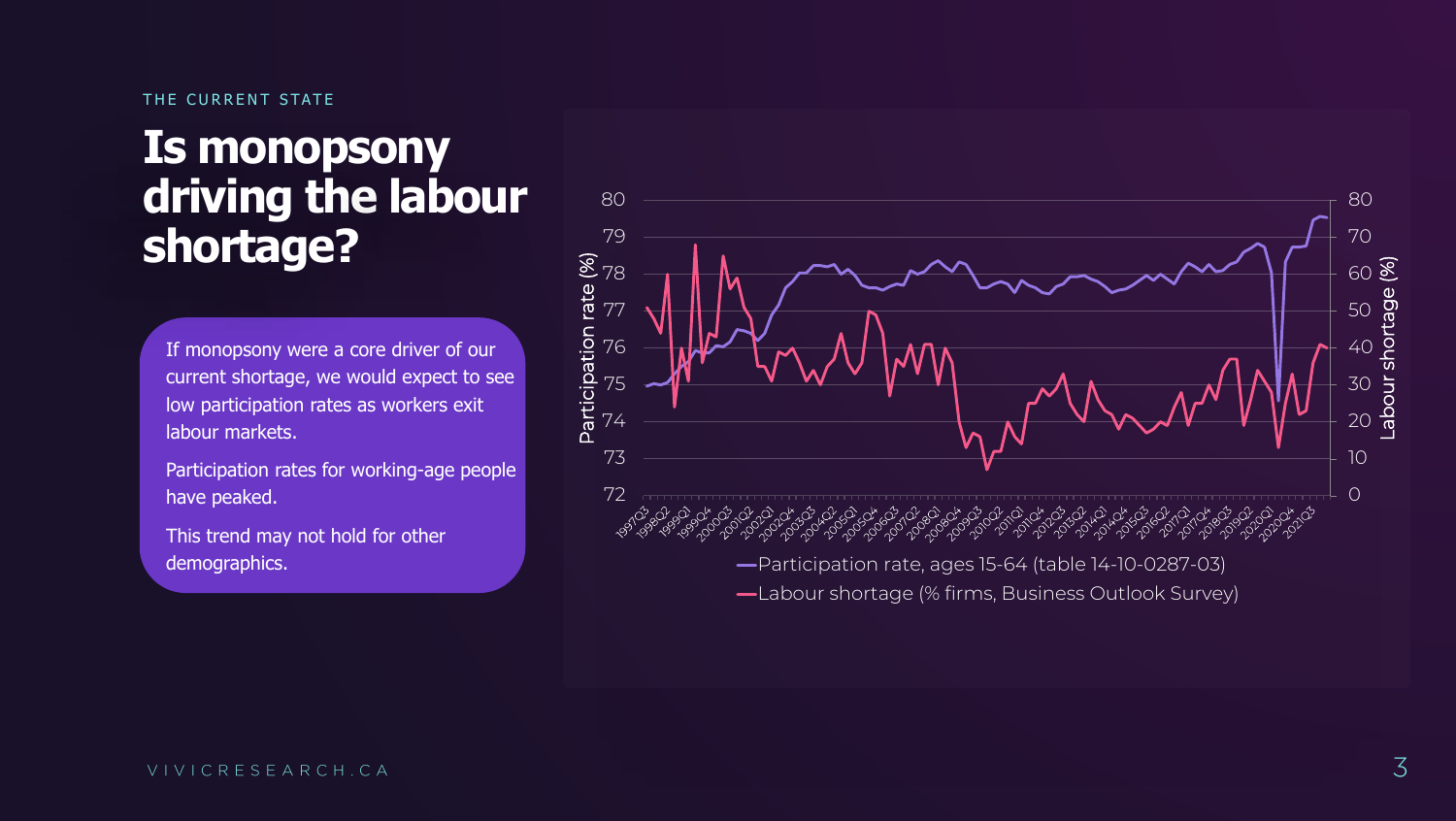MONOPSONY IMPACTS

### **Is labour market monopsony really an issue?**

Labour market power may not be a core driver of current labour shortages, but it may not be helping either. Monopsony may be the backdrop of our current trends.

Very limited Canadian data (but please let me know if you know of any papers).

> • "labor markets are highly concentrated: the average HHI is 3,157, which is above the 2,500 threshold for high concentration

US research paints a stark picture of the state of labour market power. • [Yeh et al., 2022](https://research.upjohn.org/cgi/viewcontent.cgi?article=1383&context=up_workingpapers): "(i) the U.S. manufacturing labor market is characterized by significant markdowns [a worker receives about 65 cents on the marginal dollar generated], consistent with employer market power, and (ii) the degree of this market power decreased between the late 1970s and the early 2000s but increased sharply

according to […] horizontal merger guidelines."

- afterwards."
- [Azar et al., 2019:](https://www.nber.org/system/files/working_papers/w24147/w24147.pdf)
	-
	- in the baseline OLS specifications."
- 

• "Going from the 25th to the 75th level of concentration decreases posted wages by 17% in the baseline IV specification, and by 5%

• [Chen et al., 2022](https://crr.bc.edu/wp-content/uploads/2022/04/IB_22-7.pdf): "The main findings show a weak negative

relationship between employer concentration and employment, and a

more robust negative relationship with labor force participation."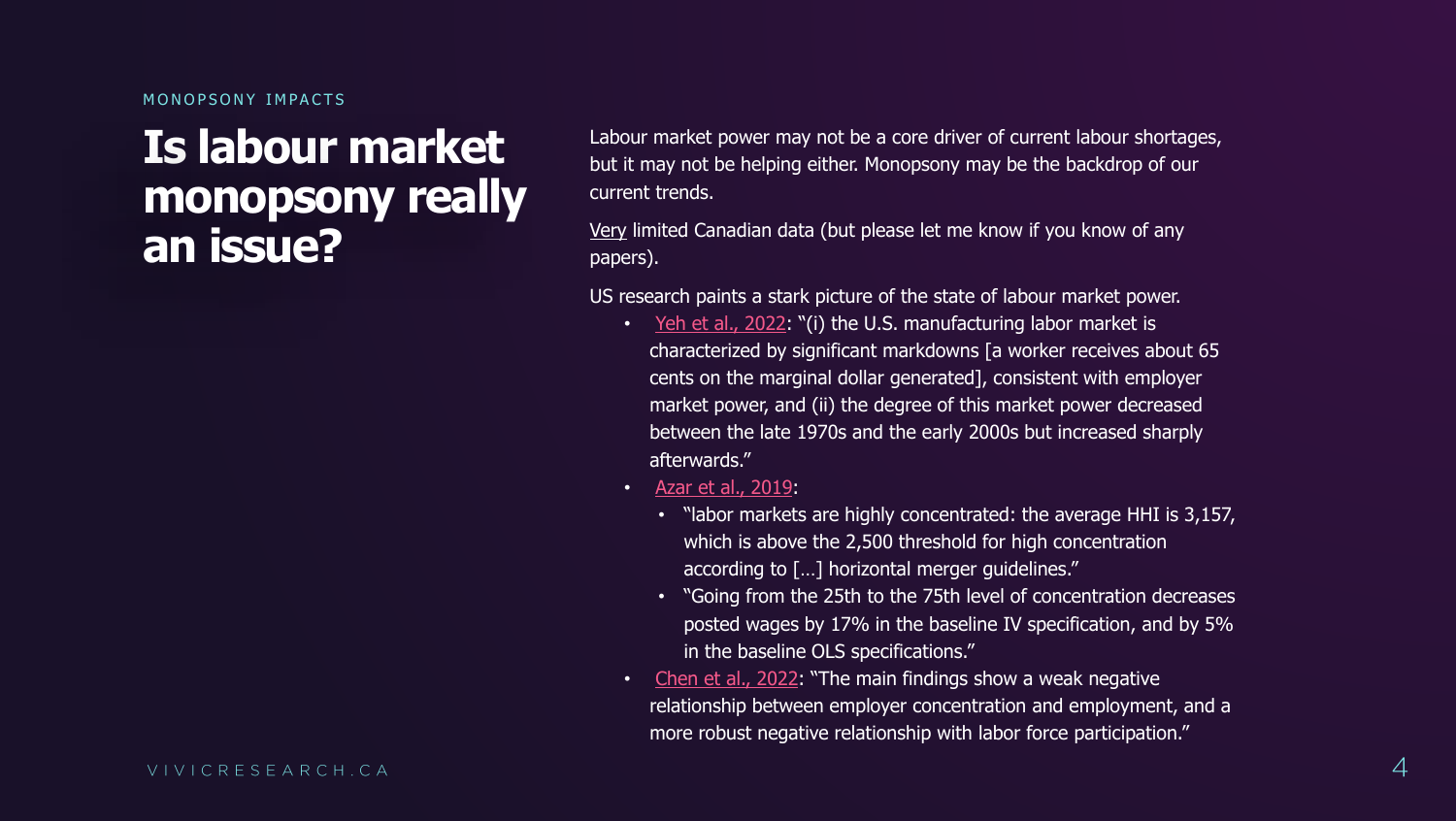### MONOPSONY IMPACTS

### **Consequences of labour market monopsony**

The impact of labour market power may extent beyond labour shortages and efficiency in labour and product markets.

There are consequences for transfer programs, tax revenues, and other programming towards workers, consumers, and businesses.

Table 1 illustrates costs savings associated with higher wages resulting from a hypothetical decrease in labour market power, based on simulations from the SPSD/M (V 29.0).

| <b>Increment of annual</b> | percentage increase<br>employment income from average earnings | <b>CCB savings (\$M)</b> |
|----------------------------|----------------------------------------------------------------|--------------------------|
| \$149                      | 0.50%                                                          | \$52.7                   |
| \$299                      | 1%                                                             | \$105.2                  |
| \$896                      | 3%                                                             | \$316.4                  |
| \$1,493                    | 5%                                                             | \$528.1                  |
| \$2,090                    | 7%                                                             | \$738.9                  |
| \$2,985                    | 10%                                                            | \$1,054.6                |
| \$4,478                    | 15%                                                            | \$1,580.9                |
| \$5,970                    | 20%                                                            | \$2,113.3                |

Table 1: Canada Child Benefit cost savings from increases in employment income, SPSD/M V29.0

Increases in employment income could substantially offset costs to other programs, like the Canada Child Benefit.

The average employment income of recipients of the CCB is \$29,851, based on the SPSD/M. Table 1 shows the cost savings to the CCB if all recipients of the CCB and their family members receive an increase in employment income.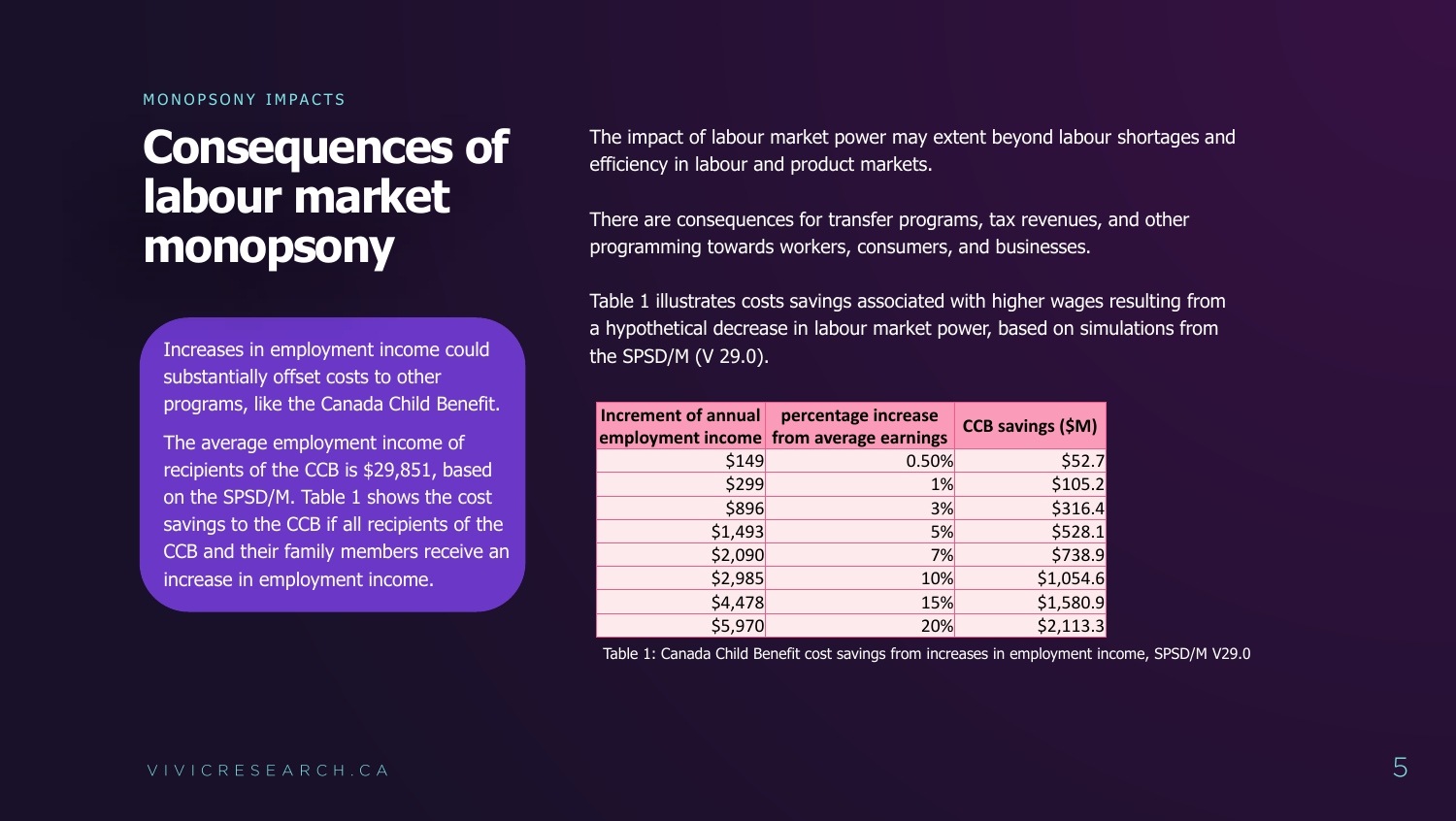## **Moving towards less labour market power**

Exploring and addressing labour market monopsony provides more questions that answers:

• Could addressing labour market power increase our labour force participation rates, helping to address labour shortages going forward? • What is the degree of monopspony power in Canada's labour markets? • What are the best tools for curbing monopsony power, labour law or

• With a potentially forthcoming addition to the Competition Act, wage fixing and non-poach agreements may be a criminal offense (these

- 
- 
- competition law?

Despite the unknowns, there are competition law solutions that fit within our current legislation:

- Enforcing merger control laws in labour markets.
- behaviours are effectively legal under out current laws).

To use competition law and policy to address labour market power, we need: • a deeper understanding of the specific behaviours that enable firms to undermine competition in labour markets, and • A broader definition of abuse of dominance that captures exercises of market power, even if they are not tied to a specific behaviour.

- 
-